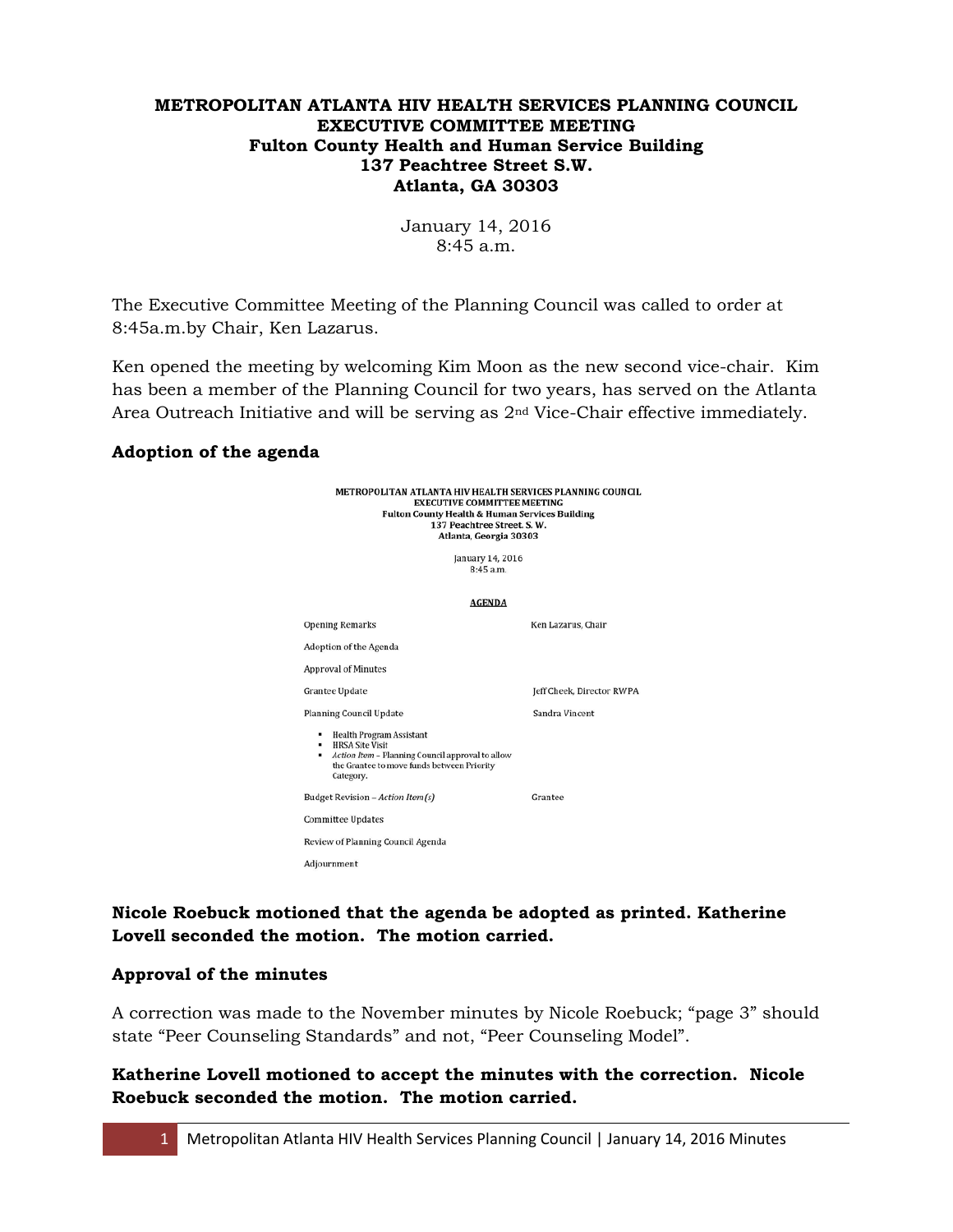### **Grantee Update-Jeff Cheek**

Jeff provided an update on the Grantee's Provider meeting. The meeting covered topics such as, access to care and the required documents to become a Ryan White Part A client. He emphasized that the goal is to get people enrolled in care as quickly as possible with equally expedited enrollment in case management, mental health, and substance abuse services.

Careware can be used by any agency to access the system to see which consumers are enrolled in care. There is funding available to buy new computers for agencies requiring computer access.

Medical case management was discussed in regards to changing the current model which would allow agencies to bring on their own case managers instead of contracting through the current centralized case management provider (AID Atlanta). He also discussed the medical triage system, imploring medical providers to create recommendations for rapid entry into care. The Fulton County task force against HIV/AIDS recommends that people get into care within 72 hours. The planning council approved rapid entry funding for the next fiscal year if additional money becomes available. There was extra money available in the current fiscal year budget; as a result two agencies are preparing to begin rapid entry care.

The goal is to delegate this amount to the insurance navigators and rapid entry medication. This information will be placed on the web page. The Minority AIDS Initiative report was submitted by the Grantees office to HRSA on January 11, 2016.

# *Michelle Beadles, Fiscal Agent for the Ryan White Program, provided an explanation of the budget and expenditures for FY15.*

The floor was opened for discussion.

# **Planning Council-Sandra Vincent**

Sandra introduced Sambrero Browning, Health Program Assistant, as the new staff member for the Planning Council. She also mentioned that the order of the next Planning Council general meeting will be changed and all Committee reports will be provided earlier on the agenda due to the HRSA visit. The Planning Council is still in the process of reviewing the Memorandum of Understanding. In March the Planning Council will decide if it needs to be modified.

The Executive Team met on Wednesday, January 13, 2015 to discuss key dates for the FY16 and to create a work plan. One of the topics strongly discussed was the desire to create a leadership institute available for consumers online by next year. Sandra reported that Chromebooks will be ordered for committee chairs and the Planning Council Executive leadership. She also requested that all committees submit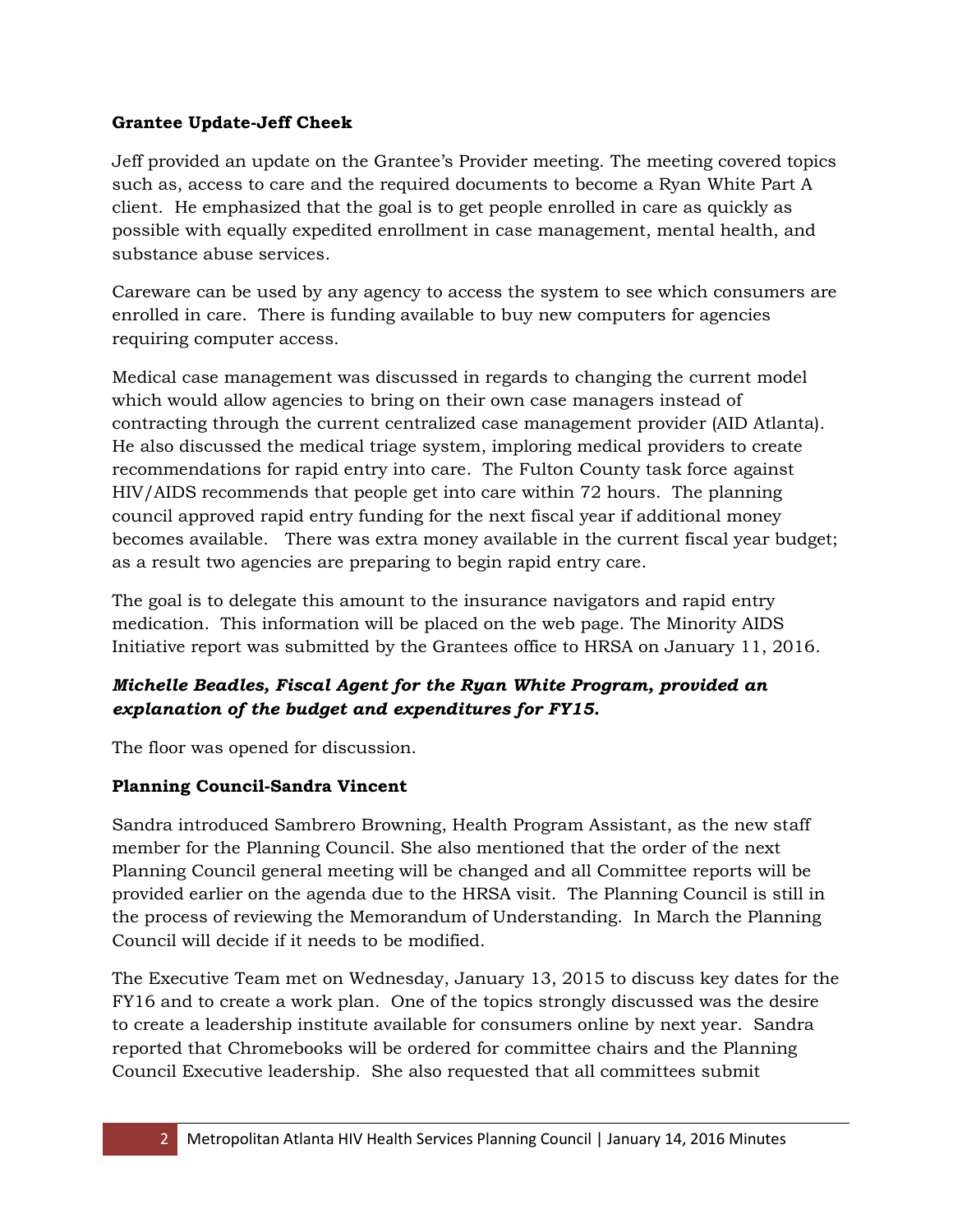descriptions of their groups function so that it can be added to the website. Due to changes in meeting times, committee meetings will be announced on a month-tomonth basis. Therefore, if committees decide that they are not going to meet for the month this can properly be

Sandra further provided an update on the 17<sup>th</sup> Annual AAOI. Currently there are 108 participants registered for AAOI. The committee decided to target specific groups but keep the message the same.

The floor was opened for discussion.

#### *Action Item(s)*

### **Budget Revision (Planning Council)**

The Chair presented a brief discussion on what steps needed to be taken if there were residual dollars from the current Planning Council budget. Items will be purchased to support the work of the Planning Council and any remaining funds should be moved

**Planning Council Chair, Ken Lazarus requested a motion to authorize the Grantee to reallocate any remaining funds from the Planning Council budget. The Grantee will provide a final report on reallocations to both Executive Committee and the Planning Council. The motion was made by Katherine Lovell; and seconded by Nicole Roebuck. The motion carried.**

#### **Budget Revision (Grantee)-Michelle Fleetwood**

Michelle announced that there are revisions to the budget which require cross priority category changes. The revisions include those submitted by agencies with no net change.

| <b>Priority Category</b>                        |                         | <b>Subtraction</b>       |   | <b>Addition</b>          |                    | <b>Net Change</b> |
|-------------------------------------------------|-------------------------|--------------------------|---|--------------------------|--------------------|-------------------|
| <b>OAMC</b>                                     | Ś                       | $(64,076.00)$ \$         |   | 181,844.69               | $\mathsf{\hat{S}}$ | 117,768.69        |
| <b>Oral Health</b>                              | \$                      | $(38,045.35)$ \$         |   | 69,659.49                | Ś                  | 31,614.14         |
| <b>Medical Case Management</b>                  | \$                      | $(119,982.30)$ \$        |   | $\overline{a}$           | Ś                  | (119,982.30)      |
| <b>Mental Health</b>                            | Ś                       | $(76,409.38)$ \$         |   | $\overline{\phantom{a}}$ |                    | (76, 409.38)      |
| <b>Substance Abuse Treatment-Outpatient</b>     | Ś                       | $(82,795.08)$ \$         |   |                          | Ś                  | (82, 795.08)      |
| <b>Medical Nutrition Therapy</b>                |                         | $\overline{\phantom{0}}$ | Ś | 4,690.27                 | Ś                  | 4,690.27          |
| <b>Support Services: Food Assistance</b>        | Ś                       |                          | Ś | 161, 147. 73             | Ś                  | 161, 147. 73      |
| <b>Support Services: Medical Transportation</b> | Ś                       | L,                       | Ś | 6,370.00                 | $\mathsf{\hat{S}}$ | 6,370.00          |
| <b>Support Services: Childcare</b>              | Ś                       | $\overline{a}$           | Ś | $\overline{a}$           |                    |                   |
| <b>Support Services: Housing</b>                | Ś                       | $(1,970.00)$ \$          |   |                          | Ś                  | (1,970.00)        |
| <b>Support Services: Non Medical CM</b>         | Ś                       | $(18, 135.65)$ \$        |   | 1,136.00                 | Ś                  | (16,999.65)       |
| Support Services: Psychosocial Support          | Ś                       | $(23, 434.42)$ \$        |   | $\overline{a}$           |                    | (23, 434.42)      |
| <b>Support Services: Linguistic Services</b>    | $\overline{\mathsf{S}}$ | $\overline{a}$           | Ś | $\overline{a}$           | Ś                  |                   |
| Total S                                         |                         | $(424, 848.18)$ \$       |   | 424,848.18 \$            |                    | (0.00)            |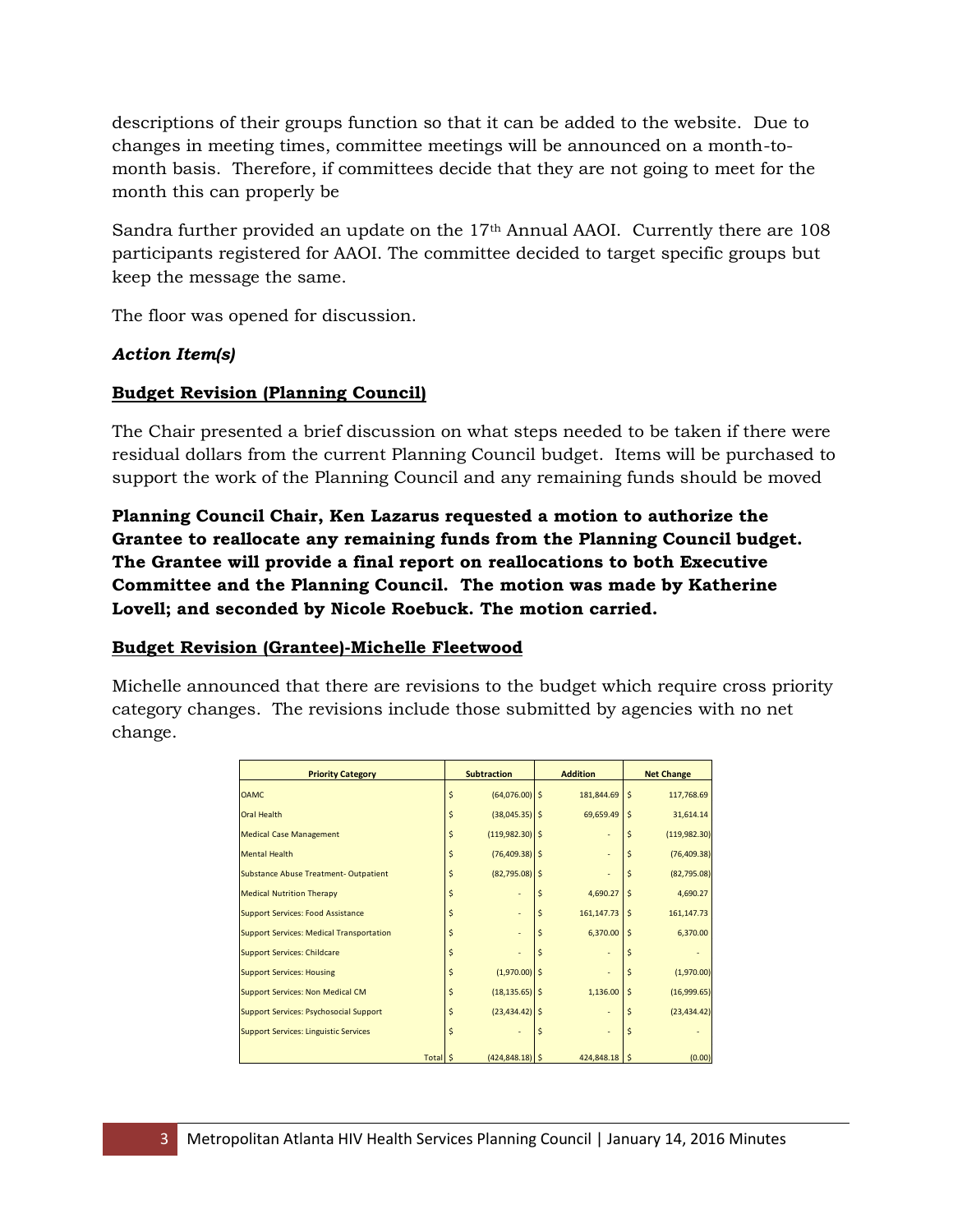The chair opened the floor to accept a motion to accept the budget revisions as presented. The motion was made by Katherine Lovell. The motion was seconded by Stephanie Laster. The motion carried without opposition.

### *Committee Updates*

### **Assessment Committee- Jeanette Nu'Man**

Jeanette reported the Assessment Committee is currently evaluating the information provided by SEATEC. The committee has devised a plan to review the results of the patient navigation program after the first year. The full one year of implementation will be November 2016. The committee will then review the data. The committee has the raw data for the Consumer Survey; however, there have been challenges in accessing the data due to the software problems. The committee's work plan is finished and will be submitted by the end of the week. The next meeting will be in April.

# **Comprehensive Planning Committee-Katherine Lovell**

Katherine reported the January 13, 2015 committee meeting to discuss the Integrated planning session. The meeting will take place on Friday, January 29, 2016 at the Loudermilk from 9-4. The facilitator will be Kathy White. The committee outlined what needs to be covered, presented, and shared during the meeting. The collected information will be used to create a work plan which will include monitoring and evaluation.

### **Council Procedure-Larry Lehman**

Larry reported the completion of the committee's work plan. The committee will meet on January 28, 2016 at 2 p.m. at Positive Impact.

### **Evaluation Committee**

No Report

### **Housing Committee**

No report

### **Membership Committee-Stephanie Laster**

Stephanie announced that the committee's next meeting date will be February 5th. At this meeting the committee will review and discuss attendance from the last three meetings.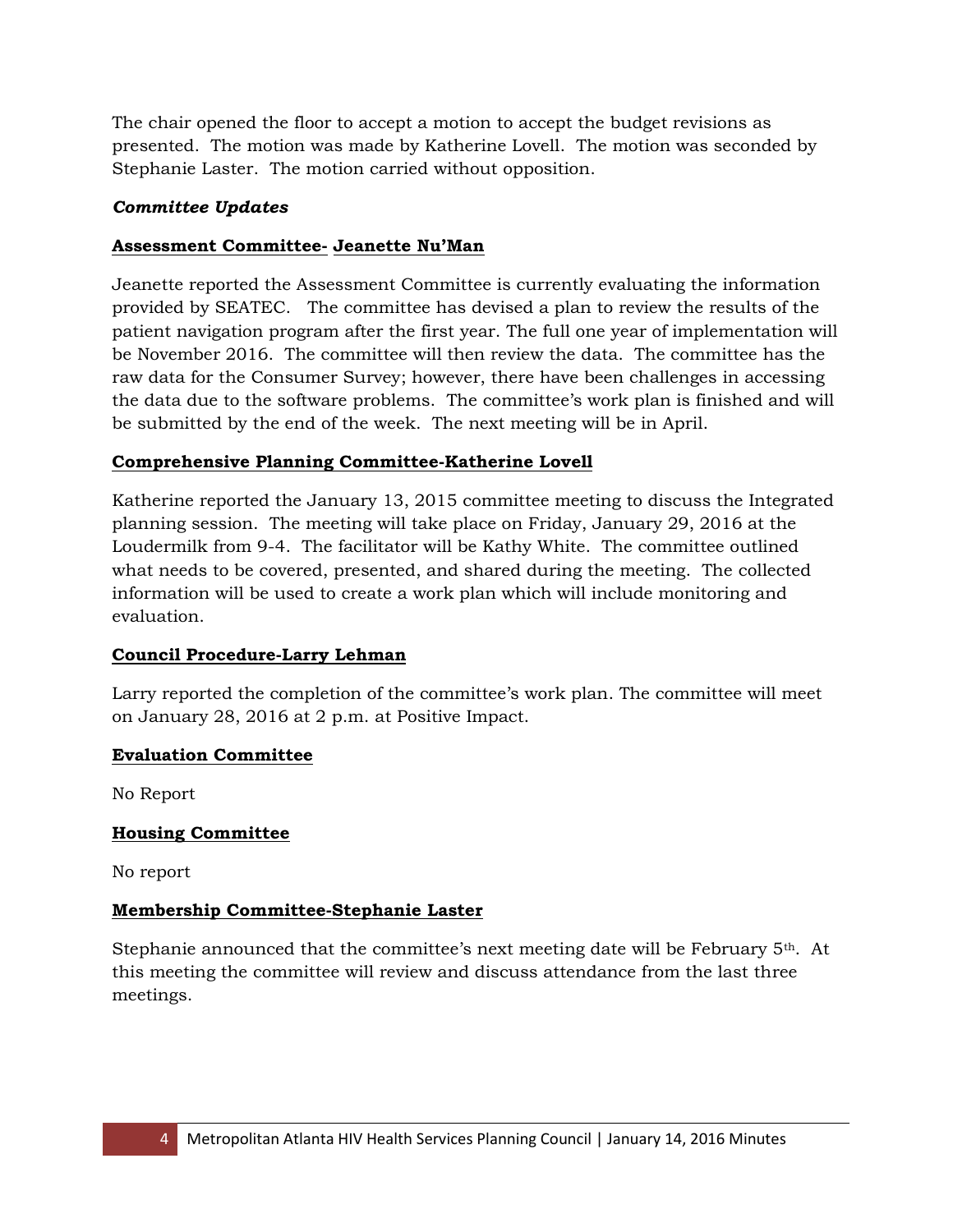### **Policy Committee-Jeff Graham**

Jeff Graham reported that the Community Insurance Forum in December was a success; the presentations were great. He further reported that Congress has finalized the budget and the Ryan White program will continue to be funded with a slight increase in Part C and D. The Public Policy committee will meet the second Friday of every month. The committee's work plan will be completed at the next meeting.

In addition, Jeff reported that over the next few months the Fulton County Task Force on HIV/AIDS will work on an implementation plan of the task forces' strategy. The committee wanted to do a presentation at the next Planning Council meeting but was unable to due to the HRSA visit. The taskforce will provide copies of the four page executive summary and a full report link will be available. Once the implementation plan is finalized for Fulton County it can serve as a template to further the goal of taking HIV/AIDS to zero. The next meeting will be January 27, 2016 at the Fulton County Health Department, 4th floor.

# **Quality Management-Nicole Roebuck**

Nicole stated the Quality Management committee has submitted their work plan. She also indicated the committee did not meet in January but will meet in February. There are four remaining standards that the committee needs to review which include: peer counseling, patient navigation, medical transportation, and child care. This will constitute the bulk of the committees work in the first two quarters. The committee has also set indicators to measure progress and will rely on the Grantees Office to get numbers from Careware.

# **Approval of Planning Council Agenda**

Ken Lazurus noted that the committee updates have been moved on the agenda. The committee updates will come after the adoption of the planning council minutes followed by the grantee updates and the HRSA presentation. The meeting will end with the budget items and the public forum.

**The Chair opened the floor to accept a motion. Jeanette Numan motioned for the planning council agenda be accepted with the necessary corrections. The motion was seconded by Stephanie Laster. The motion carried without opposition.** 

With the completion of all business the Chair called for a motion to adjourn.

**The Chair opened the floor to accept a motion. Jeanette Numan motioned for the Executive Committee meeting to be adjourned. Katherine Lovell seconded the motion.**